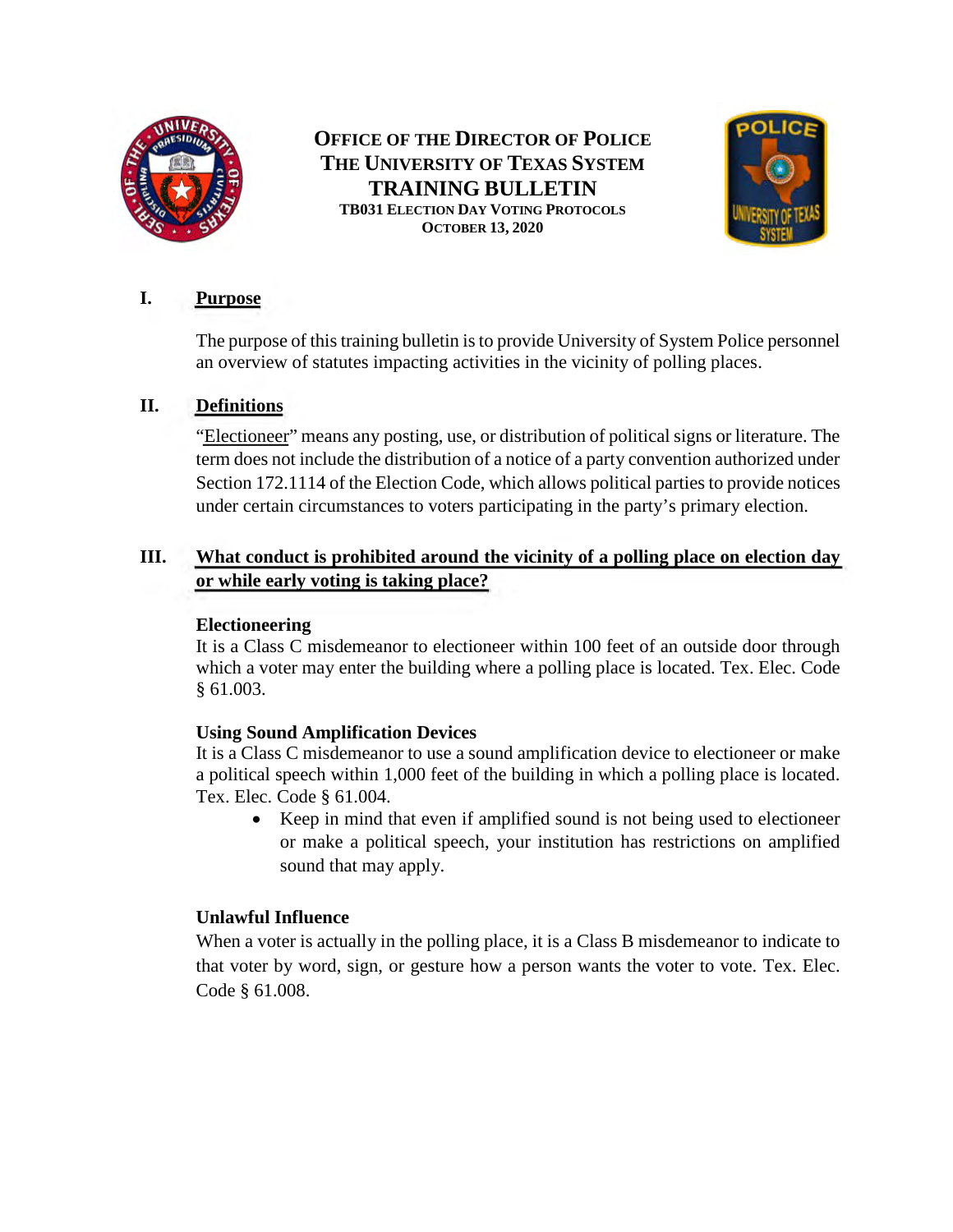### **IV. What items are prohibited around the vicinity of a polling place on election day or while early voting is taking place?**

#### **Badges, Signs, Insignias, etc.**

It is a Class C misdemeanor to wear a badge, insignia, emblem, or other similar communicative device relating to a candidate, measure, or political party appearing on the ballot, or to the conduct of the election, in the polling place or within 100 feet of any outside door through which a voter may enter the building in which the polling place is located.

• Exceptions apply to badges of election judges or clerks, state or federal election inspectors, certified peace officers, or special peace officers appointed for the polling place by the presiding judge worn while on duty.

### **Cell Phones and Other Wireless Communication Devices**

A person may not use a wireless communication device or any mechanical or electronic means of recording images or sound within 100 feet of a voting station. Tex. Elec. Code §§ 61.014.

- The election judge or clerk may require persons violating this prohibition to turn off the device or leave the polling place.
- Unlike the previous provisions, this prohibition is not a criminal offense and should be left up to the election judge or clerk to enforce. Officers may be needed to enforce a trespass offense if a person who violates this prohibition is asked to leave but fails to do so.
- Election judges and clerks may allow persons with disabilities to use these devices.
- Polling location employees and election officials may use these devices if related to their employment or official duties. Poll watchers may not use these devices.

### **Firearms**

It is a felony of the third degree to bring a firearm within the premises of a polling place. Tex. Penal Code § 46.03.

• Exceptions are provided for peace officers.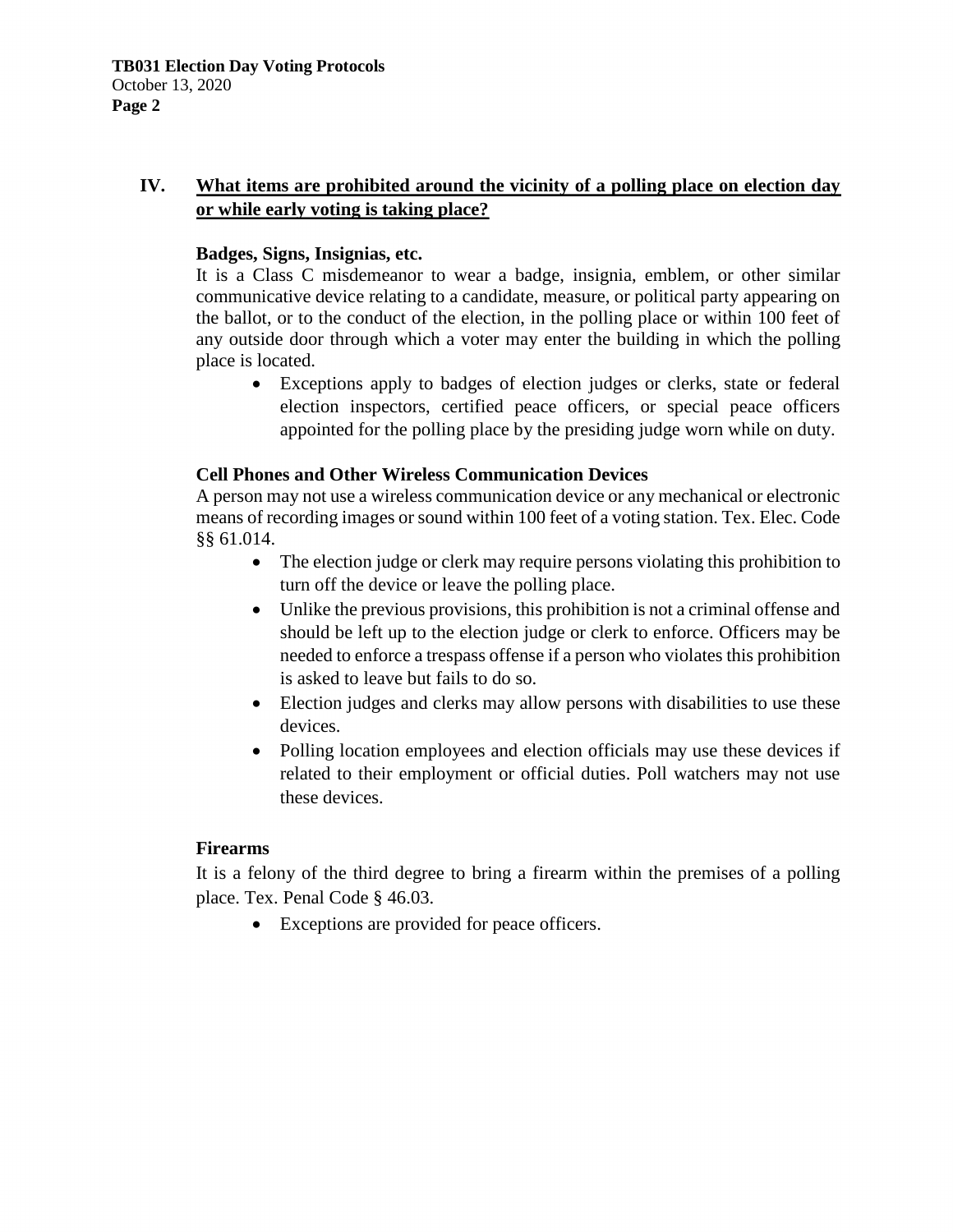### **V. What conduct is allowed around the vicinity of a polling place on election day or while early voting is taking place?**

#### **Electioneering Outside 100-Foot Marker**

UT Institutions may NOT prohibit electioneering outside of the 100-foot distance markers. However, your institution may have time, place, and manner restrictions that apply.

### **Exit Polling**

Non-disruptive exit polling within the 100-foot markers is allowed. The presiding judge or clerk will determine if exit polling constitutes either (1) "loitering" in violation of Section 61.003(a) of the Election Code or (2) a disruption of order or a contribution to a breach of the peace at the early voting or election day polling place in violation of Section 32.075(a) of the Election Code.

#### **Written Materials**

Voters are allowed to bring written materials into voting stations to assist them in casting their ballot. However, election judges and clerks may use their discretion to determine if a voter is electioneering for or against any candidate, measure or political party through the use of written materials.

### **Petition Signature Gathering**

Outside of the 100-foot markers, persons may gather petition signatures. This activity is considered to be electioneering. Like other electioneering, UT institutions may not prohibit electioneering outside of the 100-foot distance markers. However, your institution may have time, place, and manner restrictions that apply.

### **VI. Other Considerations**

- The election judge or election clerk is in charge of the polling place. Election judges and clerks know the law and are trained to handle issues that routinely come up during elections - they know how to run their polling places.
	- o Generally, election judges and/or clerks will determine whether a violation has occurred or is occurring.
	- o It is important for you to know who the election judge or clerk is in your institution's polling place so:
		- they know who to call if they need police assistance; and
		- vou know who to reach out to if you have questions.